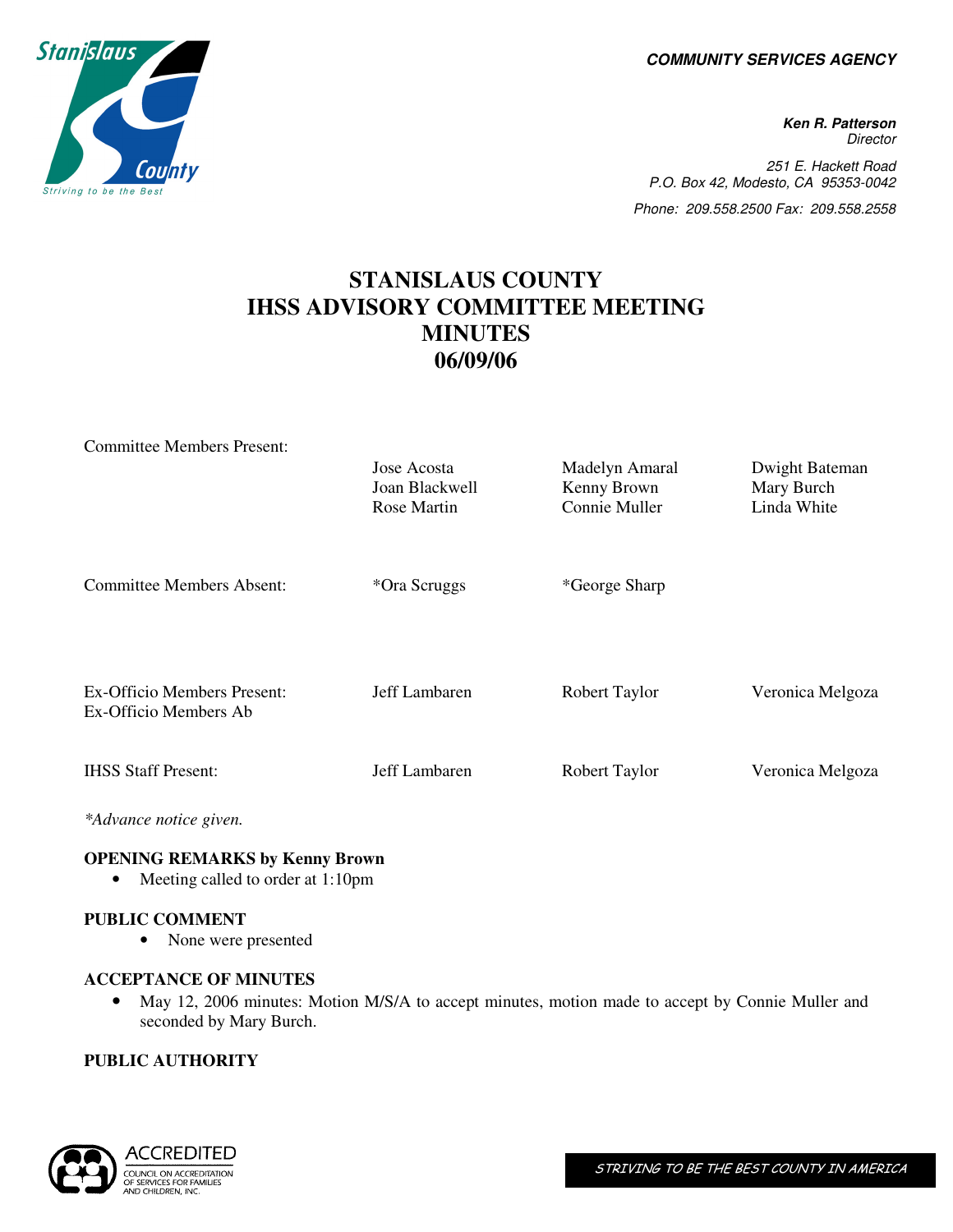- Jeff stated that there was a meeting on Thursday June  $1<sup>st</sup>$ . UDW and 15 individuals that were receiving health insurance or are on the waiting list were invited. Eight individuals showed up, 5 were currently receiving health insurance, the rest were either on the waiting list or accompanying someone.
	- ADB our insurance broker gave a presentation. They went out to the market place to try to get better insurance rates for the providers. They did medical, dental and they were asked to get vision as well. Pacific Care remained the most affordable; the current cost is 365.83 for medical insurance. Blue Cross was 416.10 and Blue Shield was 453.57.
	- Dental insurance Pacific Care rose from 11.58 to 26.10, Blue Shield was 12.64, Safeguard was 10.95 and United Concordia was 11.59. Safeguard was recommended, the lowest rate and they are adding new dentist all the time.
	- Vision benefits AIG is 7.99, Safeguard is 6.59 and Spectera is 5.60. They would all do that for 24 months. Safeguard has a combination of providers they had private ophthalmologists as well as places like Pearl Vision, JC Penney, etc. The co-pay would be 10.00 for exam; you get 1 exam every 12 months, a pair of lenses or contact lenses every 12 months, frames every other year and a 130.00 credit for purchase of frames. These costs were covered in full if you went inside the network, if you go outside the network you would be covered at a reduced rate. Safeguard was chosen as the dental and vision insurer.
	- With the reduced cost we are able to add 50 to 60 providers.
	- Enrollment was postponed, the union wanted time to review information, they should respond by June 23.

### **RETREAT**

- Committee members were very satisfied with the facilitator, Jeff Lambaren; he kept the meeting going and everyone's attention. Jeff Lambaren also had some puzzles and most of the committee members enjoyed them.
- Recruitment of new members was discussed.
- Jeff Lambaren went over action plans that were discussed at the retreat.
- Action plans were discussed-Action Plan 1-Advocating, writing letters to legislators. Committee is going to purchase a laptop so letters can be drafted at the meeting, approved and signed the same day.
- Action Plan 2 related to communication promote awareness of IHSS and IHSSAC. Send the agenda to City Hall, invite legislators/BOS to meetings, and send reminder letters of meeting schedule to legislators/BOS. Dwight Bateman stated that we need to have some information available to give to new members and also suggested that Jeff consider doing a spot on channel 14 to let the public know about IHSSAC.
- Action Plan 3-Improve the quality of the IHSS program, specifically provider training. Jeff Lambaren stated that Public Authority is currently working with HSA, on ways to improve provider training, more hands on training instead of training videos. One example would be, someone coming in and showing providers how to shop for recipients. Buying high quality, nutritious food at a low cost and shopping for diabetics, and preparing meals for those with special diets, etc. Another idea was to have retired nurses, physical therapist, ect. to come in and train providers on different tasks. They would take turns and come in maybe one a month to do the training.
- Committee discussed what they would like to see at the Public Authority. They would like to have an area where potential providers could come for training and be able to review educational tapes, books, etc. on how to be a provider and what to expect as a provider.
- Jeff Lambaren stated that the Public Authority is currently working with HAS, on ways to improve provider training, more hands on training instead of training videos. One example would be for someone to come in and show providers how to shop for recipients. Buying good nutritional food at a lower cost and shopping for diabetics and those with special diets, etc.

### **EX-OFFICIO MEMBER POSITION**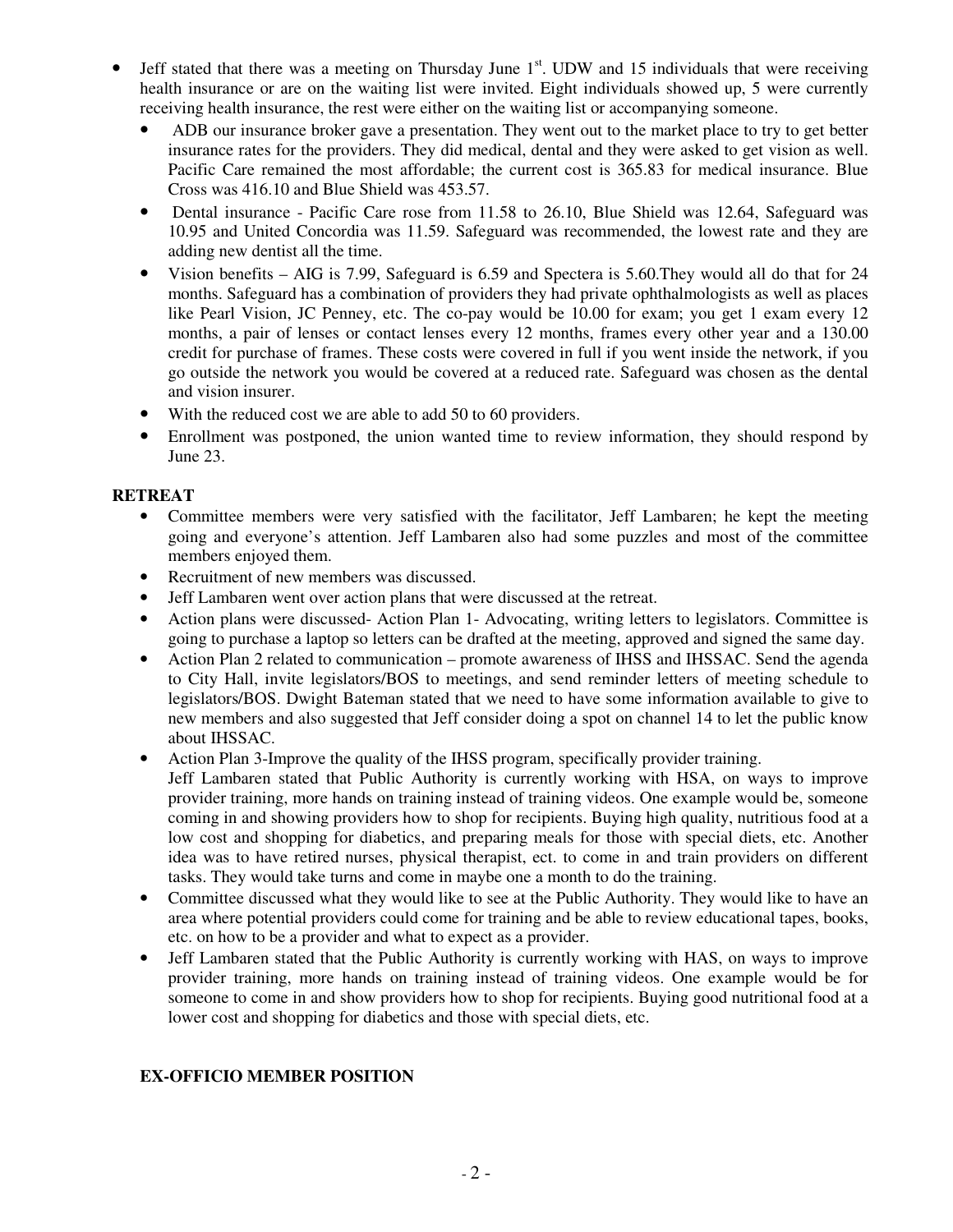- Recruitment of members is going to become an issue at some point. The committee has discussed having a position that would allow 2 to 3 members to continue on the committee to bring the new members up to date.
- The committee discussed creating an Ex-Officio Member position-Jeff Lambaren passed out a draft on the position describing the purpose, function, membership and powers these members would have. Committee members will review the draft and bring back comments to the next meeting

### **LEGISLATIVE UPDATE**

- Kenny Brown announced that UDW sent out AB2697-Garcia, to providers to sign for direct deposit. Jeff Lambaren stated that the direct deposit is supposed to pass this year. It will be about a year to a year and a half lag until it is fully up and running.
- AB2469-Evans- Changing the methodologically for realignment money we received from sales tax growth, goes into a trust fund, 3 streams, Social Services, Health Services and Mental Health. All receive money from growth in sales tax. Stanislaus County takes the money and divides it into 3 and sticks into the three separate pot. Realignment money comes in sometimes up to 3 years in arrears.
- AB2486-Ridley Thomas-Criminal background checks, it would remove the cost to providers having to pay for background checks. State would pay for background checks.
- AB2494-Ridley Thomas-6 hours of training, licensed professional, licensed Social Workers and other qualifying entities deemed by the Public Authorities.
- AB3048-Pay up to an hour for waiting time for medical appointments. Needs clarity of process, should include everything provider does at the doctor's appointment, taking off of clothes, taking client to lab.
- AB2536-Montenez-Overtime bill amended to remove public entities. It would remove IHSS providers from any overtime.
- SB1435-Ortiz-Pilot project for private pay, just a pilot project at this time.
- AB2014-Berg-Reorganization of Adult Services, moving IHSS to AAA.

### • **BUDGET/STATE**

- Dwight Bateman suggested that the committee be provided in the committee's budget monthly to show the percentage that is spent per month.
- Jeff Lambaren stated that the County proposed budget is out and can be reviewed on the County website, final budget in September.

### **ANNUAL REPORT**

• Jeff Lambaren announced that the annual report is ready to go to the printer, Goans, and should be ready for the next meeting. It will be printed on regular size paper, full color and 3,000 are going to be printed.

### **HOT TOPICS**

• Connie Muller stated that the agenda should not be so vague. Committee will discuss working on the agenda at the next meeting.

### **GENERAL UPDATE**

• Jeff Lambaren showed the new equipment and its features to the committee. We don't have to rent audio equipment at this time.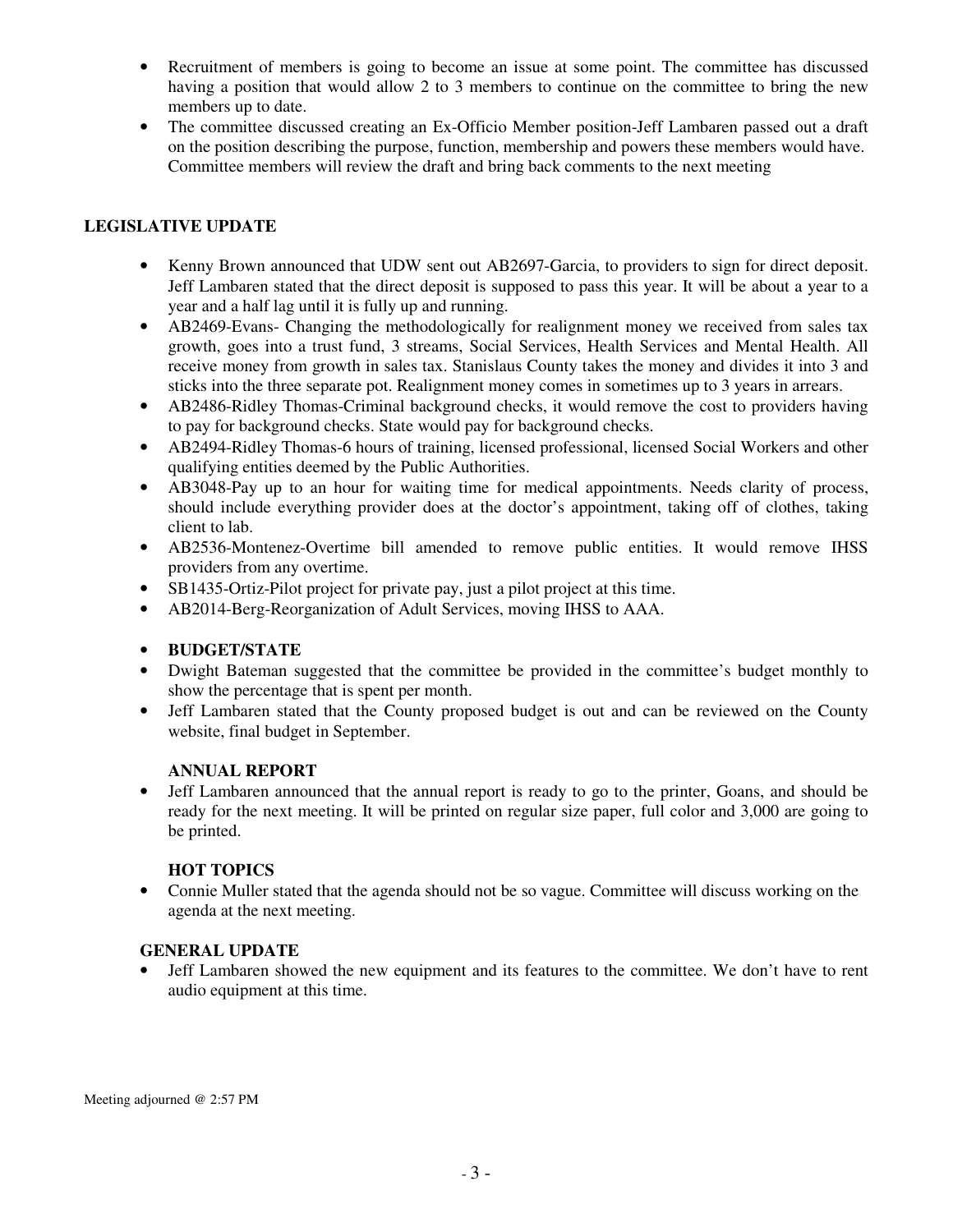Veronica Melgoza, Recorder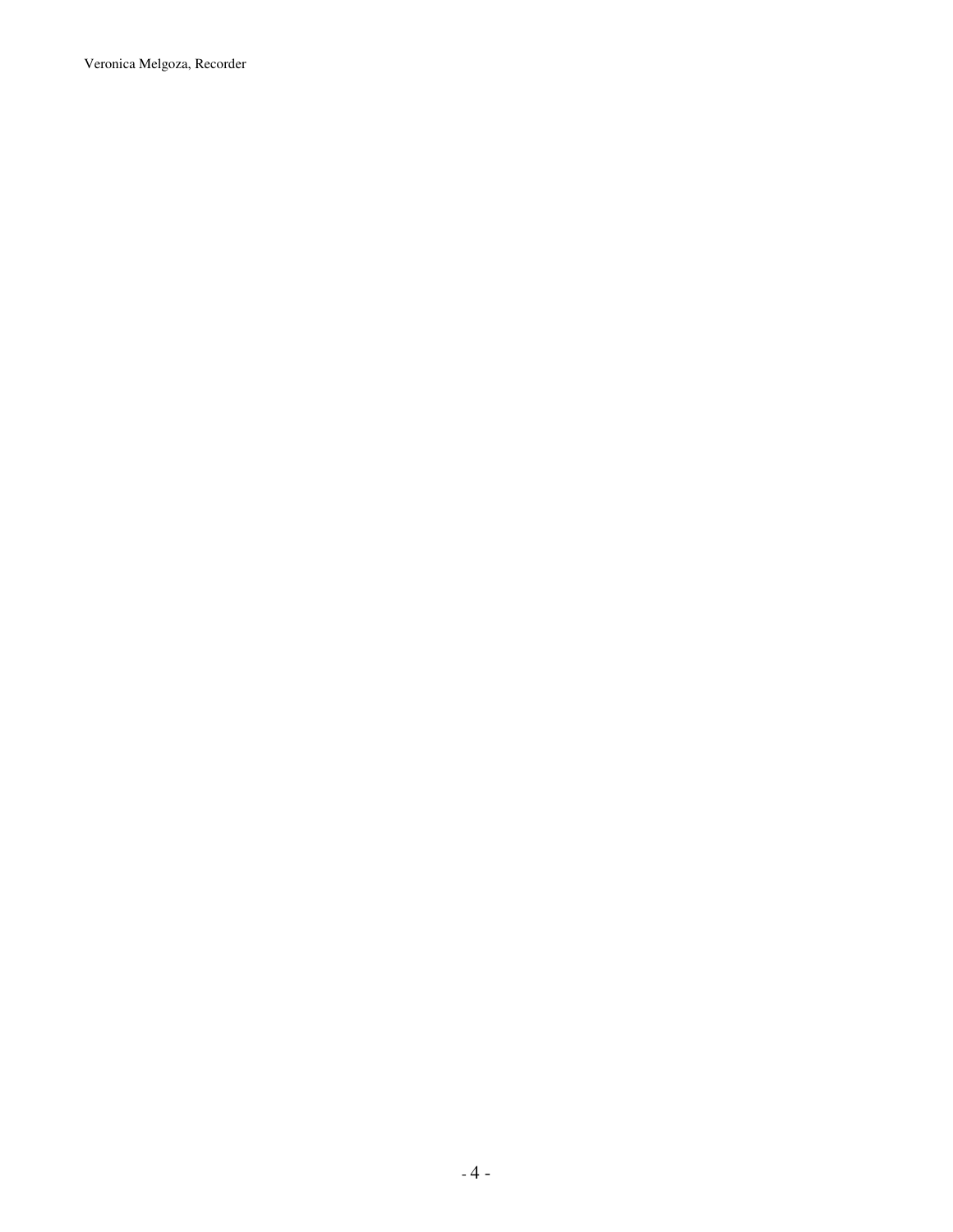## **DRAFT**

 $4104$ 

Ex-Officio Membership

## **Purpose**

The purpose of the ex-officio membership is to prevent "brain" drain" from occurring, to improve the continuity from year to year and allow those members who wish to continue to their Committee activities do so.

They would come to every momenty fing

**Function** The ex-officio member could be used as, but not limited to:

- a mentor for new IHSSAC members;  $\bullet$
- to assist with special projects designated by the Committee; or
- as additional "eyes and ears" for the Committee.

## Membership

- Ex-officio members are limited to a one year term.
- Ex-officio members must be past IHSS Advisory Committee members.

### **Powers**

- Ex-officio members do not have voting power.
- Ex-officio members may not make motions in general meetings.
- Ex-officio members may receive the Committee approved stipend for attending meetings and trainings.
- Ex-officio members may attend trainings and conference and have expenses paid by the IHSSAC budget.